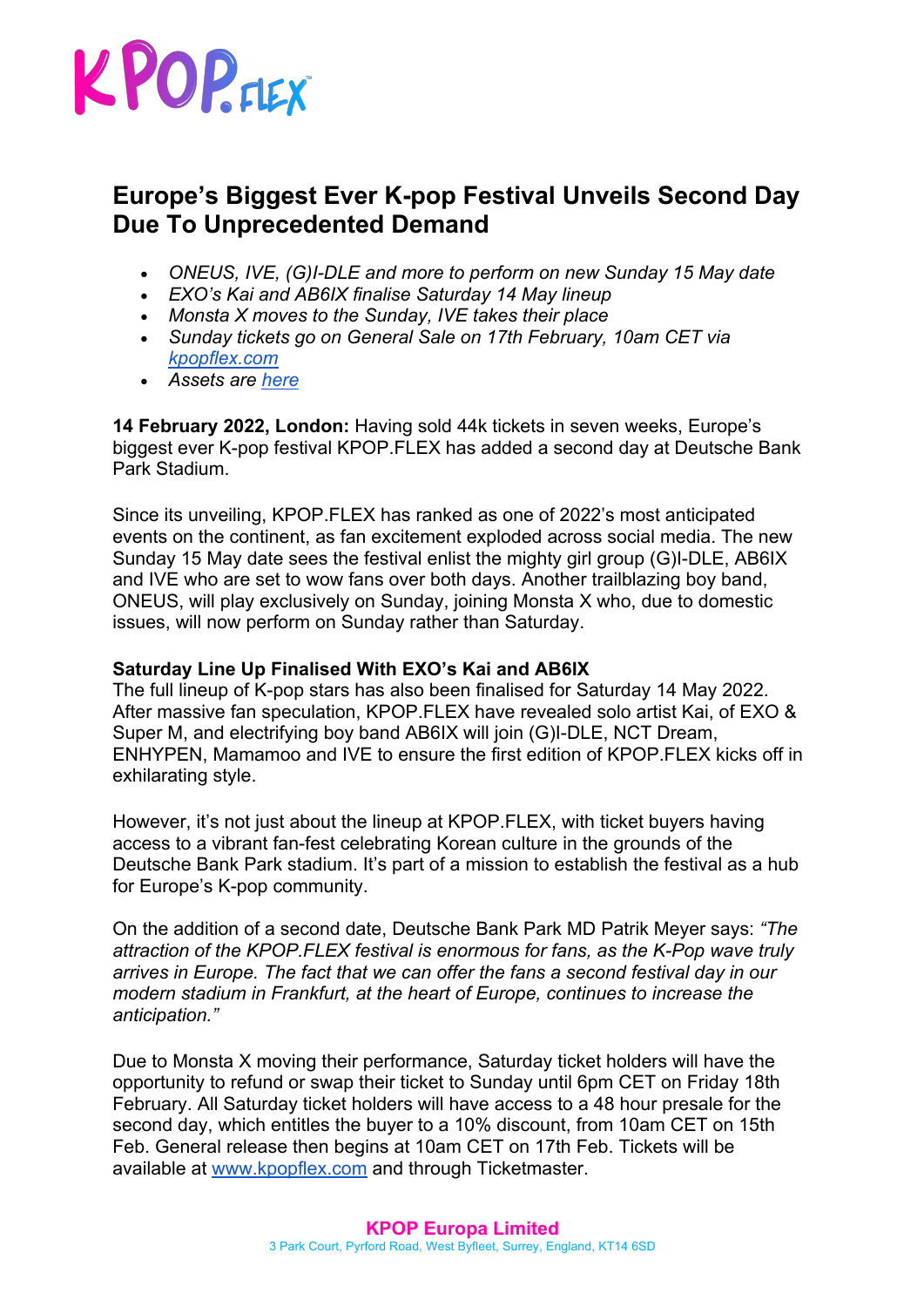

### **LINEUP A-Z**

**Saturday 14 May 2022** AB6IX ENHYPEN (G)I-DLE IVE KAI MAMAMOO NCT Dream

#### **Sunday 15 May 2022** AB6IX (G)I-DLE IVE Monsta X

**ONEUS** 6th Act TBA

### **Follow on Socials**

Instagram | Twitter | TikTok | YouTube

The event is being staged by K-Pop Europa, in partnership with PK events and Korean broadcaster SBS Television Network. K-Pop Europa is a partnership between Live Company Group and EXPLORADO GROUP.

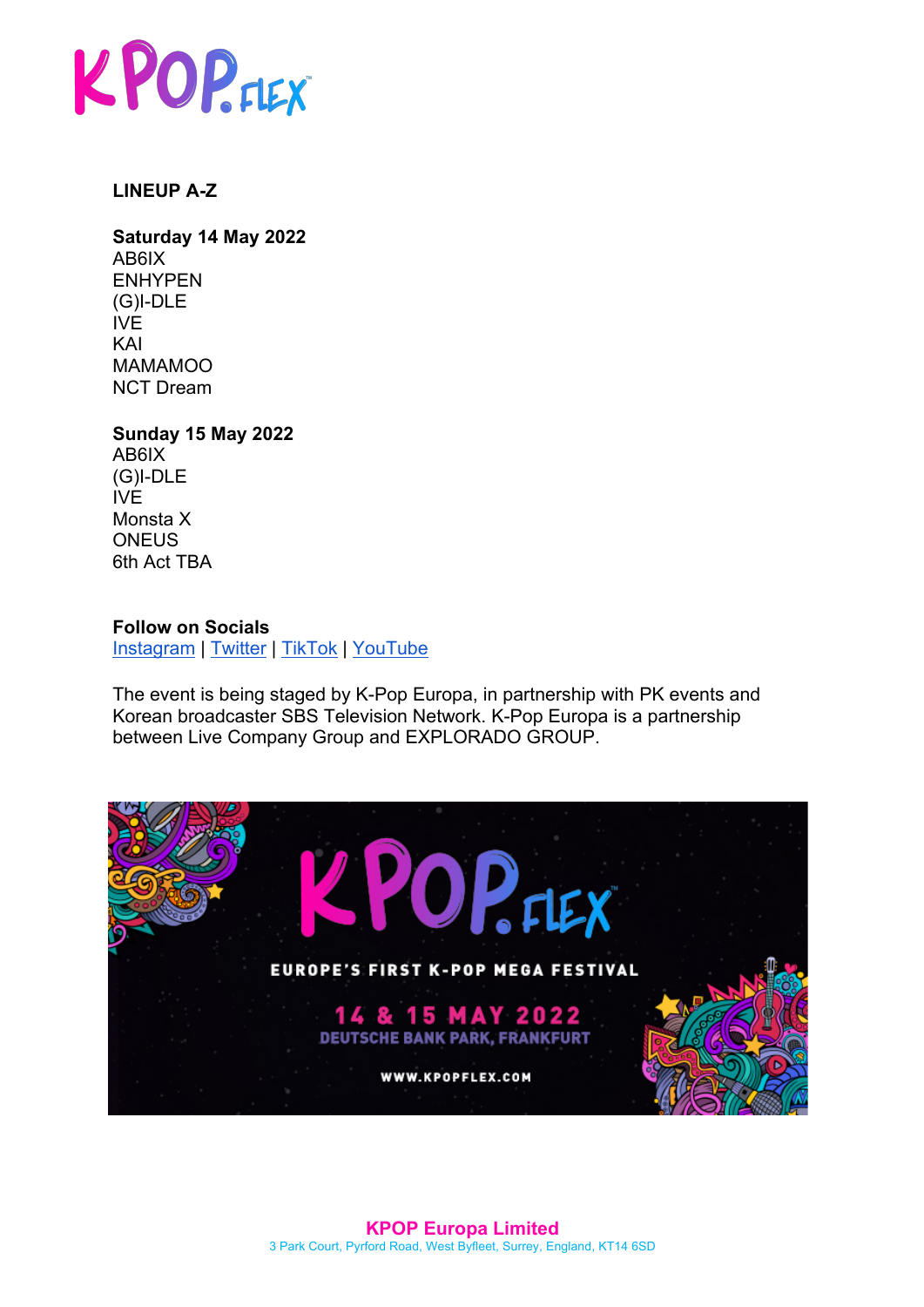# KPOPFIEX

# **About Live Company Group**

Live Company Group (LVCG) plc, founded by David Ciclitira, is a live events and entertainment group. David has been involved in promoting K-Pop concerts and art shows throughout Asia for the past 10 years.

LVCG owns the BRICKLIVETM brand. BRICKLIVE is a global content provider for brick-based events, focused on creating an environment that encourages interactive play, fosters creativity, collaboration and physical experiences in an inclusive and safe environment and one of the two primary divisions on LVCG.

LVCG formed a new division LCSE in December 2020 which will conceptualise, acquire rights, commercialise and deliver sport, lifestyle and entertainment events.

# **About PK Events**

PK Events is an event organiser whose major focus is on the implementation of open air (Sylt Open Air, Sauerland Open Air) and stadium concepts (e.g. Grönemeyer, PUR and Fanta 4 in Frankfurt or "Winter am Rhein" in Düsseldorf). PK Events operates throughout the whole of Germany, and its integral realisation of events covers everything from planning to final invoicing. CEO Peter Kötting has more than 30 years active experience in the entertainment and sports sectors in Germany.

# **About EXPLORADO GROUP**

One of Europe's biggest all-rounders in the field of out-of-home-entertainment. A key player within its field, EXPLORADO GROUP offers an unrivalled 360-degree range of services, from concept creation, strategic implementation, development and operations of indoor and outdoor out-of-home entertainment attractions in Europe. Based out of Cologne, EXPLORADO GROUP has been responsible for the German appearances of blockbuster exhibitions like HARRY POTTER - THE EXHIBITION and GAME OF THRONES - THE TOURING EXHIBITION.

EXPLORADO GROUP's own kids science camps and exhibition houses are not only a renowned addition to the range of German children's museums, but also have an unique selling point when it comes to entertainment for the whole family across Europe.

In the minds of its international partners the EXPLORADO GROUP, which was founded by Andreas Waschk 30 years ago, is perceived as a leader in the planning and implementation of all concept ideas as well as the touring of major sell-out exhibitions and branded attractions.